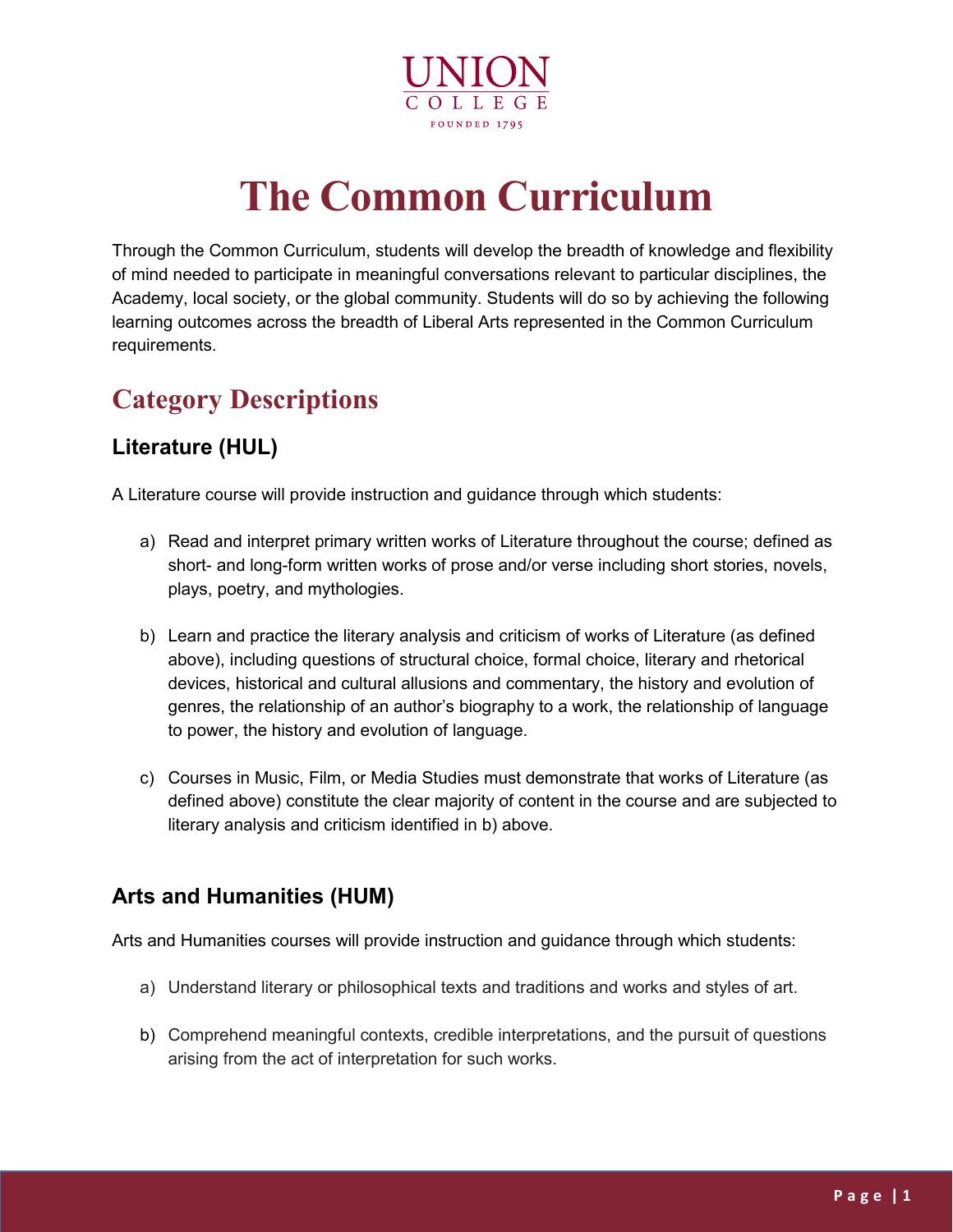

#### **Languages and Culture (LCC)**

Languages and Cultures courses or advanced foreign-language training will provide instruction and guidance through which students:

- a) Learn and demonstrate methodologically- and disciplinary-grounded approaches to the study and analysis of cultural diversity and complexity
- b) Acquire a conscious and respectful recognition of cultural diversity and complexity within an understanding of our shared humanity.
- c) Be enabled and empowered as citizens of a global community to act across cultural boundaries justly, disinterestedly, and on the basis of human equality.

#### **Natural Sciences with Lab (SCLB)**

A Natural Sciences with Lab course will provide instruction and guidance through which students:

- a) Understand how science and the scientific method work.
- b) Comprehend the difference between a hypothesis and a theory, how data are interpreted, and how hypotheses are formed.

#### **Quantitative and Mathematical Reasoning (QMR)**

A Quantitative and Mathematical Reasoning course will provide instruction and guidance through which students:

- a) Comprehend problems and express solutions using the language of mathematics, quantitative reasoning, and problem solving that requires rigorous logical demonstrations with multiple steps.
- b) Make use of symbolic and abstract representations and adapt non-trivial algorithms.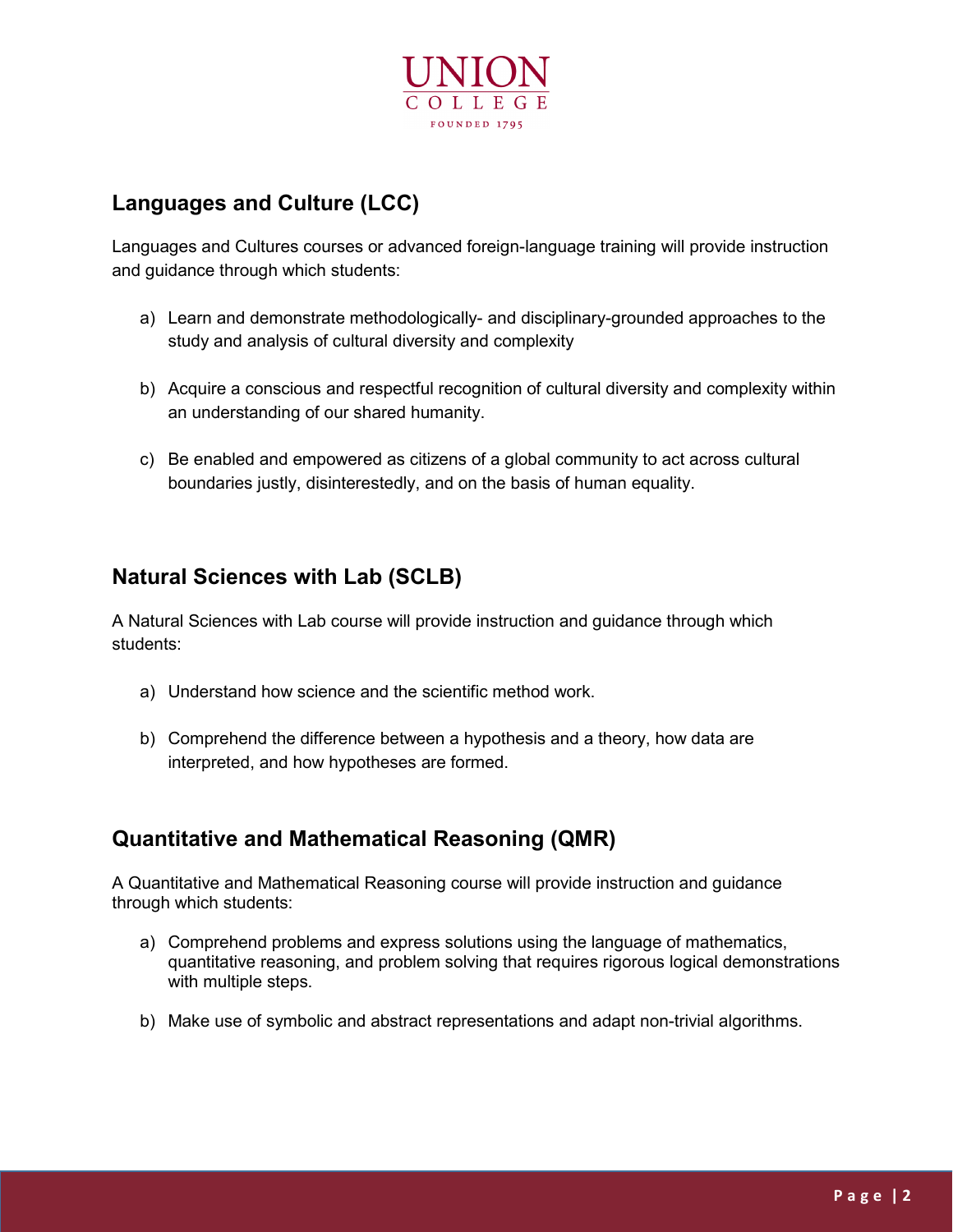

#### **Science, Engineering, and Technology (SET)**

A Science, Engineering, and Technology course will provide instruction and guidance through which students:

- a) Develop an understanding of how foundational principles and methodologies in science, engineering, or technology are used to analyze and manipulate the natural and physical world.
- b) Evaluate evidence, results, and claims related to the impact of science, engineering, or technology on broader human or societal issues.

The SET requirement can be met through any of the following:

- a) A course in the natural sciences (with or without lab).
- b) A course in engineering or computer science.
- c) A course not in the natural sciences, engineering, or computer science that is designated as SET by approval of the Gen Ed Board. Such courses will have significant science or engineering content and/or be designed to foster an understanding of technology. **Courses in this category must be taught by or team-taught with a faculty member from Center 2.**

#### **Social Sciences (SOCS)**

A Social Science course will provide instruction and guidance through which students:

- a) Analyze the human experience (the behavior of and interactions among individuals, groups, institutions, societies, or the natural environment) past and present.
- b) Develop an understanding of theories, concepts, methods, and ethical practices characteristic of particular disciplines in the social sciences.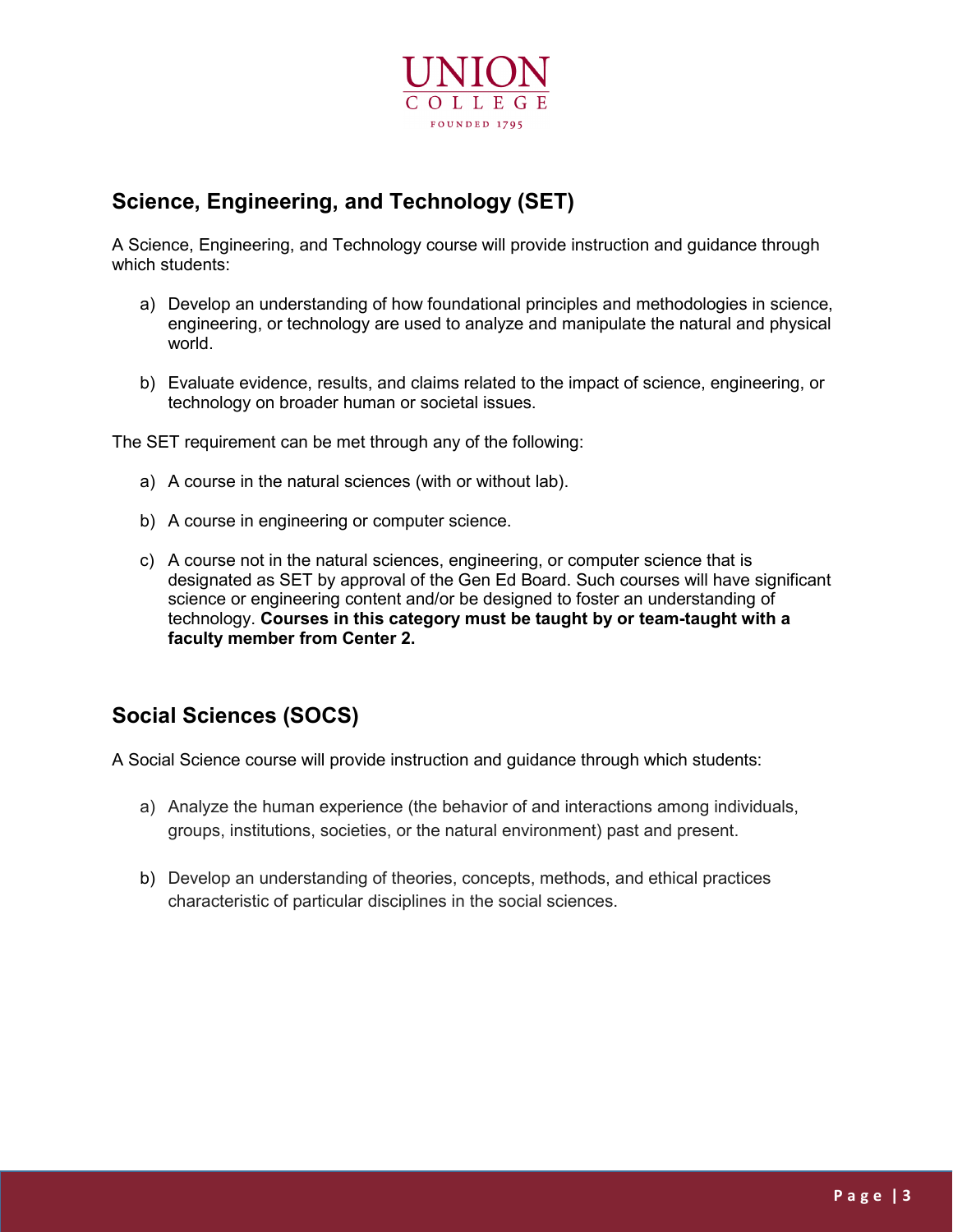

## **Learning Outcomes**

### **A – Communicate Critical and Analytical Thinking**

Students will examine, evaluate, and apply problem-solving techniques to evidence, data, objects, artefacts, arguments, and theories according to the diverse analytical traditions of the Liberal Arts; students will communicate clearly and correctly the results of such analysis.

This learning outcome emphasizes the need to learn and practice critical thinking in the breadth of disciplines and analytical traditions in the Liberal Arts.

Instructors will assess student learning in this outcome by evaluating a representative sample of assignments.

Learning Outcome A encompasses the following learning goals and assessment of it should incorporate those goals:

- Union students will graduate with the skills needed to communicate clearly and effectively, work both independently and collaboratively, have developed information, technological and visual literacy, be prepared to live and work in a culturally-diverse world, and understand ethical considerations and act upon them.
- Union students will learn through a combination of theory and practice, using both critical thinking and expertise.

#### **B – Make Connections or Original Contributions**

Through their writings, theories, problems, designs, objects of art, and other projects students will make connections or original contributions to questions and concerns relevant to a particular discipline, multiple disciplines, the Academy, local society, or the global community.

This learning outcome emphasizes the importance of deliberately using students' coursework to engage issues, debates, schools of thought, and the like relevant to particular disciplines as well as the Academy, local society, or the global community.

Instructors will assess student learning in this outcome by evaluating a representative sample of assignments.